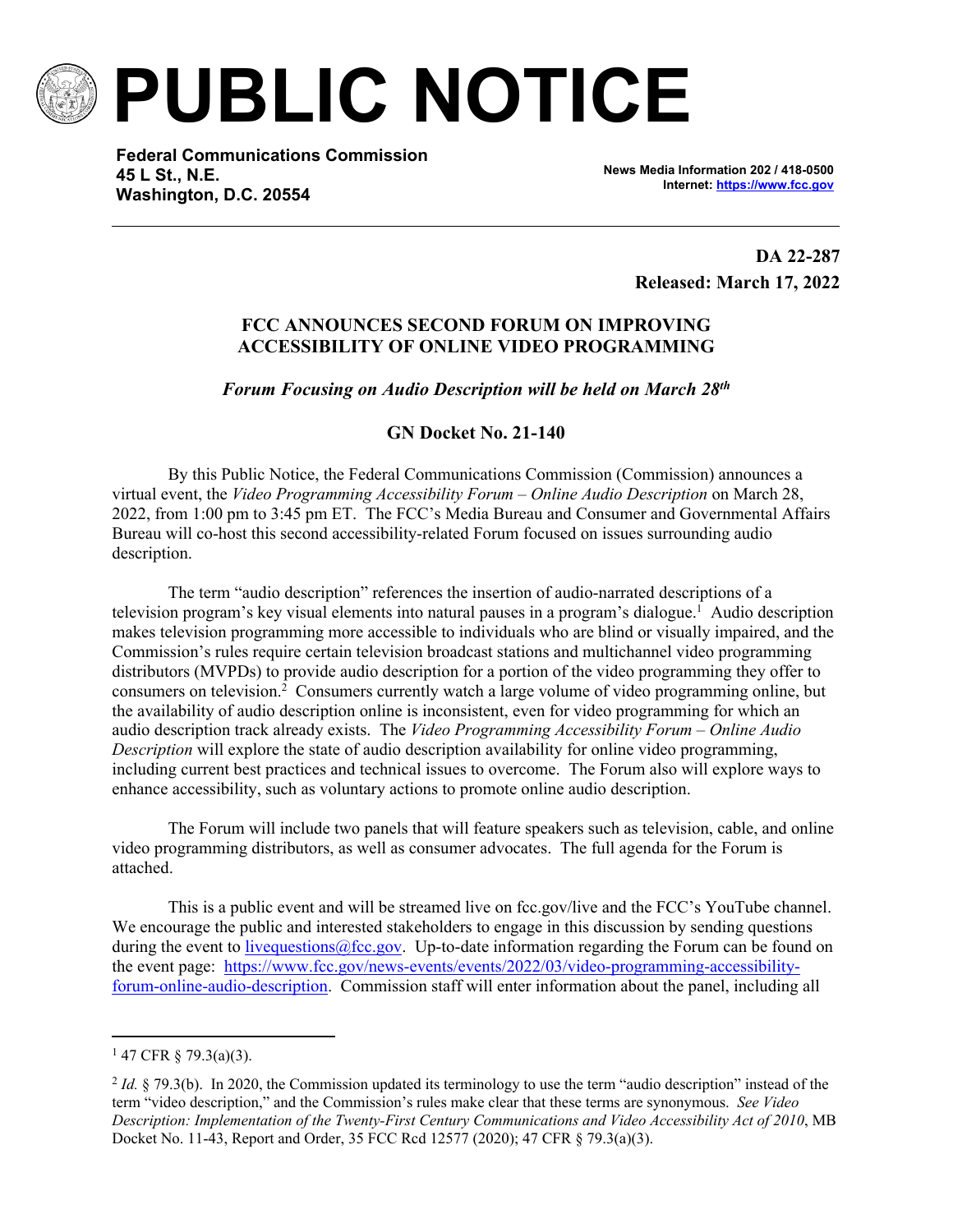relevant public notices, the agenda, and a link to a video recording of the event, into the public record for this proceeding.

The meeting will be webcast with open captioning and sign language interpreters at [www.fcc.gov/live.](http://www.fcc.gov/live) Additional reasonable accommodations for people with disabilities are available upon request. Include a description of the accommodation you will need and tell us how to contact you if we need more information. Make your request as early as possible. Last minute requests will be accepted but may be impossible to fill. Send an e-mail to:  $\frac{FCC504@fcc.gov}{200}$  $\frac{FCC504@fcc.gov}{200}$  $\frac{FCC504@fcc.gov}{200}$  or call the Consumer and Governmental Affairs Bureau at 202-418-0530 (voice).

For further information, contact Diana Sokolow, [Diana.Sokolow@fcc.gov](mailto:Diana.Sokolow@fcc.gov), of the Policy Division, Media Bureau, (202) 418-0588, or Joshua Mendelsohn, [Joshua.Mendelsohn@fcc.gov](mailto:Joshua.Mendelsohn@fcc.gov), of the Disability Rights Office, Consumer and Governmental Affairs Bureau, (202) 559-7304.

**– FCC –**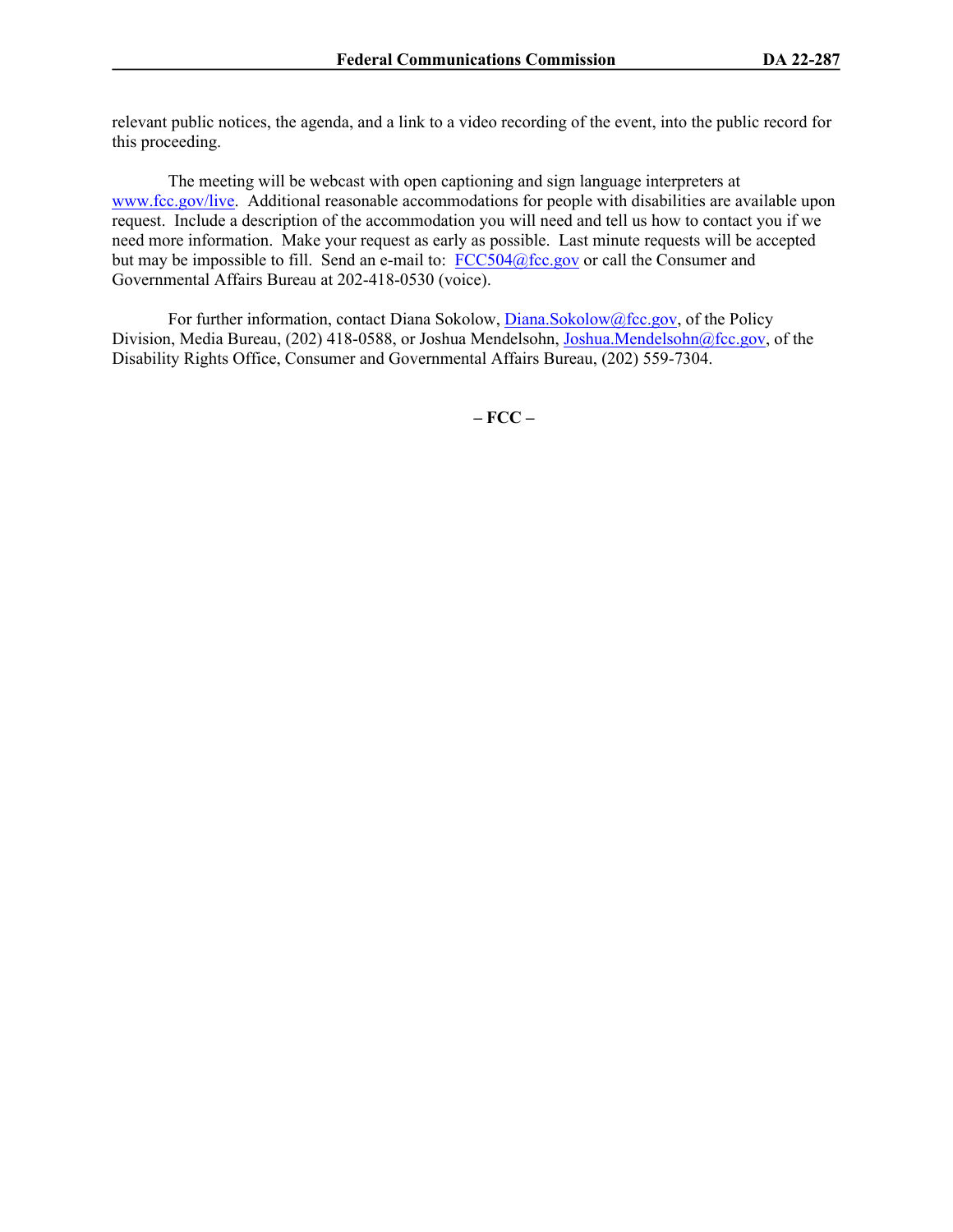# **VIDEO PROGRAMMING ACCESSIBILITY FORUM ONLINE AUDIO DESCRIPTION**

# **CO-SPONSORED BY THE MEDIA BUREAU AND THE CONSUMER AND GOVERNMENTAL AFFAIRS BUREAU**

### **March 28, 2022**

#### **1:00 pm ET**

# **FORUM AGENDA**

| $1:00$ pm: | <b>Introduction</b><br>Holly Saurer, Chief, Media Bureau                                                                                       |
|------------|------------------------------------------------------------------------------------------------------------------------------------------------|
|            | <b>Agenda Introduction</b><br>Hillary DeNigro, Deputy Chief, Media Bureau                                                                      |
|            | <b>Overview of Relevant FCC Rules</b><br>Maria Mullarkey, Chief, Policy Division, Media Bureau                                                 |
|            | <b>Featured Speaker</b><br>Stephanae McCoy, Founder of Bold Blind Beauty and Abilities Crusader                                                |
|            | <b>Audio Description Demonstration</b><br>Satauna Howery, Award-winning Voice Actor and Audio Description Advocate                             |
| $1:25$ pm: | <b>PANEL A-Current Best Practices and Technical Issues for Online Audio</b><br><b>Description</b>                                              |
|            | <b>Opening Remarks and Panel Moderator</b><br>Will Schell, Deputy Chief, Disability Rights Office, Consumer and<br>Governmental Affairs Bureau |
|            | <b>Panelists</b>                                                                                                                               |
|            | Martha Heller, Vice President, Government Relations and Regulatory Counsel,<br>Paramount Global                                                |
|            | Sarah Herrlinger, Senior Director, Global Accessibility Policy & Initiatives,<br>Apple                                                         |
|            | Carl Richardson, Co-Chair, Audio Description Project, American Council of the<br><b>Blind</b>                                                  |
|            | Lori Samuels, Senior Director of Accessibility, NBCUniversal                                                                                   |
|            | Heather York, Vice President, Marketing and Government Affairs, VITAC                                                                          |
|            |                                                                                                                                                |

2:25 pm: **Break**